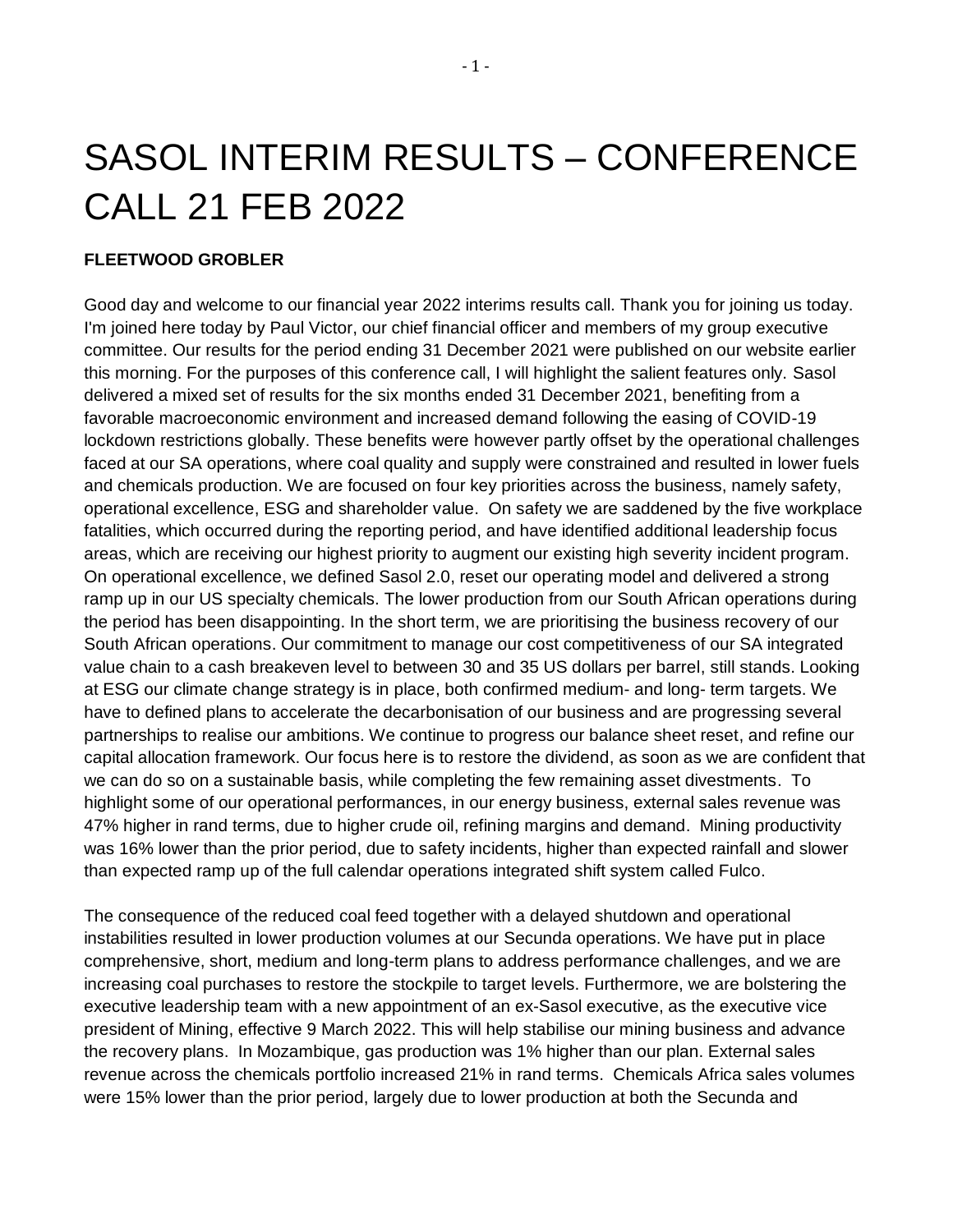Sasolburg sites. Sales volumes for our specialty chemicals business divisions were approximately 60% higher than the prior period, due to the continued sales ramp up. We remain committed to our Sasol 2.0 transformation program to enable the business to be competitive, highly cash generative and able to deliver attractive returns, even in a low oil price environment. Approximately 1.8 billion rand of cash fixed cost savings, and half a billion rand of gross margin improvement were realised for this reporting period. We are well on track to meet the cash fixed costs target for 2022, of 3 billion rand, however, the gross margin is below the required run rate, mainly as a result of operational challenges impacting our SA value chains. Our capital expenditure will not exceed the range of 20 to 25 billion rand, which we set as an annual target, without any compromise to safety, environmental compliance commitments, and asset integrity. The current underperformance at our Mining and Secunda operations is being managed separately from the Sasol 2.0 program, and, as I shared earlier, a business recovery intervention is underway. This may require that Sasol 2.0 interim targets be phased, and reprioritised, to allow for higher value baseline recovery in 2022 and 2023, however, 2025 targets remain intact.

At our Capital Markets day in September 21, we announced our plans to deliver on Future Sasol. Against these commitments, I'm pleased to report the following progress. We are jointly executing 600 megawatt renewables together with Air Liquide, for Secunda operations, and have completed our request for proposal process. On gas, we have recently approved development funds for the first tranche of the additional gas reforming capacity in Secunda. Furthermore, our PSA project in Mozambique is performing to plan with the gas off-taker CTT, achieving financial close in December 2021. We are also making good progress on the purchasing of 40 to 60 peta joules of LNG with negotiations underway to enable first gas by 2026. We are exploring a number of green hydrogen coastal belt development opportunities, and current leading the pre-feasibility study for the Boegoebaai green hydrogen development project on the west coast of South Africa. Sasol plans to produce the first commercial scale green hydrogen in Sasolburg, using repurposed electrolysers by late 2023 and we are evaluating over 10 active new opportunities for sustainable aviation fuel production with two project partnerships already established. To conclude, let me reiterate that despite our short term challenges, our investment case, which I shared with you at the last year's Capital Markets day, remains intact. Future Sasol is not built on the promise of new business away from our core but builds on the advantaged and differentiated Fisher Tropsch technology, as well as today's strong customer relationships and market positions. I will now head over to Paul to discuss our financial performance for the period in more detail.

## **PAUL VICTOR**

Thank you Fleetwood and good day ladies and gentlemen. Despite the operational challenges we faced, I'm very pleased to say that we still managed to convert a supportive macroeconomic environment into improved profitability. We achieved that with firm cost control, together with gains from the Sasol 2.0 transformation program, and ongoing capital and cash discipline. At the same time, we have good, early traction on the repositioning of the business for the transition to a lower carbon world. We believe that we have a strong foundation in place to deliver against the strategy that we announced at the Capital Markets day last year. We reported an increase in adjusted EBITDA of 71% compared to the prior financial year. Our normalised real cash fixed cost increase of 2% compared to the prior year, is mainly as a result of higher maintenance and labor cost. We still remain on track to meet our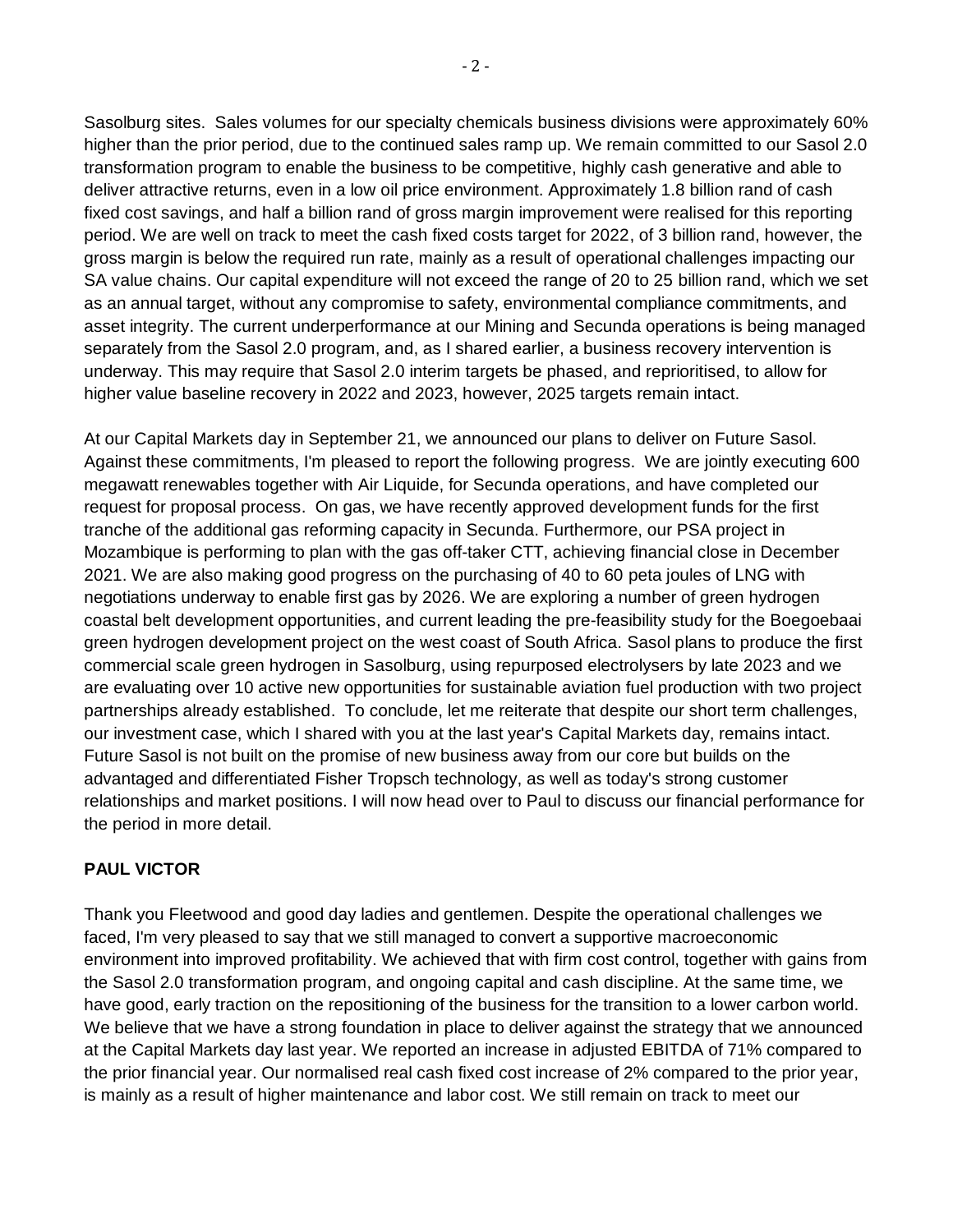guidance for the full year of approximately 58 to 59 billion rand. Earnings were enhanced by the impact of re-measurement items, which include a profit on the disposal of our Canadian shale gas asset, and the reversal of the impairment relating to the Chemicals Workup and Heavy Alcohols value chain in South Africa. This was partly offset by unrealised losses on the translation of monetary assets and liabilities, as well as our hedging activities. Capital expenditure increased by 38% as a result of planned Secunda Operations phase shutdown in the current period, as well as the planned US East ethylene cracker turnaround. Full year capital expenditure is still expected to be in line with the market guidance of 20 to 25 billion rand for the annum.

Core headline earnings per share of R22.52 per share was more than 100% higher compared to the previous period, mainly as a result of the impact of the macros on our business. A critical part of establishing a strong foundation pillar is us managing our balance sheet very prudently. We've been very successful in transforming this in the past 18 months, with significant deleveraging results from asset divestments as well as improvements from our operating cash flows. Our asset divestment program is now near to the close, with the remaining transactions in the final stages of being concluded, and we can share some details a little bit later on, in terms of the progress that we make with those. Our gearing has also decreased to 59.1% compared to 61.5% as at the 30th of June 2021. And the net debt to EBITDA is now down to 1.3 times with a net bank debt at 5.6 billion US dollars. Although the balance sheet is in a much stronger position, we still have some work to do, and want to take our absolute net debt level to below \$4 billion, while keeping the net debt to EBITDA levels to below 1.5 times. We now have line of sight to achieve these metrics, and this will leave us well positioned to ultimately deliver on our strategy and absorb future macroeconomic volatility. Again, just to re- emphasise that our dividend decision is based on a \$5 billion net debt level. It is on that basis, and particularly with substantial macroeconomic volatility, very much still at play that the board has decided not to declare an interim dividend at this stage. We will push hard to deliver the business results that fulfill our capital allocation principles, to pay a dividend at our earliest convenient opportunity. In summary, our Energy business benefited from the higher export coal prices, gas sales prices, crude oil prices leading to higher refining margins, coupled with the increase in demand for products. This was partly offset by the slower ramp up of Fulco at Mining, higher coal purchases, and additional cash fixed costs resulting from the Mozambique drilling campaign. In Chemicals a combination of high sales volumes in Eurasia and high sale prices across all regions resulted in a strong performance for this segment, despite lower volumes in Africa, resulting from the South African value chains operational challenges, which we experienced. It still makes much more economic sense to upgrade a molecule of coal to a high margin of fuels and chemical products rather than to turn down the product facility.

Turning to the outlook for financial 2022, we are focusing all our efforts on delivering to plan and meeting our market guidance provided. The business recovery plan for South African operations will be prioritised to ensure that we restore the energy and chemical volumes as communicated. We will continue to prioritise the deleveraging of our balance sheet and to reduce the net debt levels, sustaining a net debt to EBITDA below 1.5 times, and net debt levels of below \$5 billion by the end of financial year 2022. We continue to make good progress with our hedging of our foreign currency crude oil and ethane exposures. This increases the certainty of future cash flows and mitigated downside risks to enable our future Sasol strategy execution. We are reducing our hedge cover ratios for financial year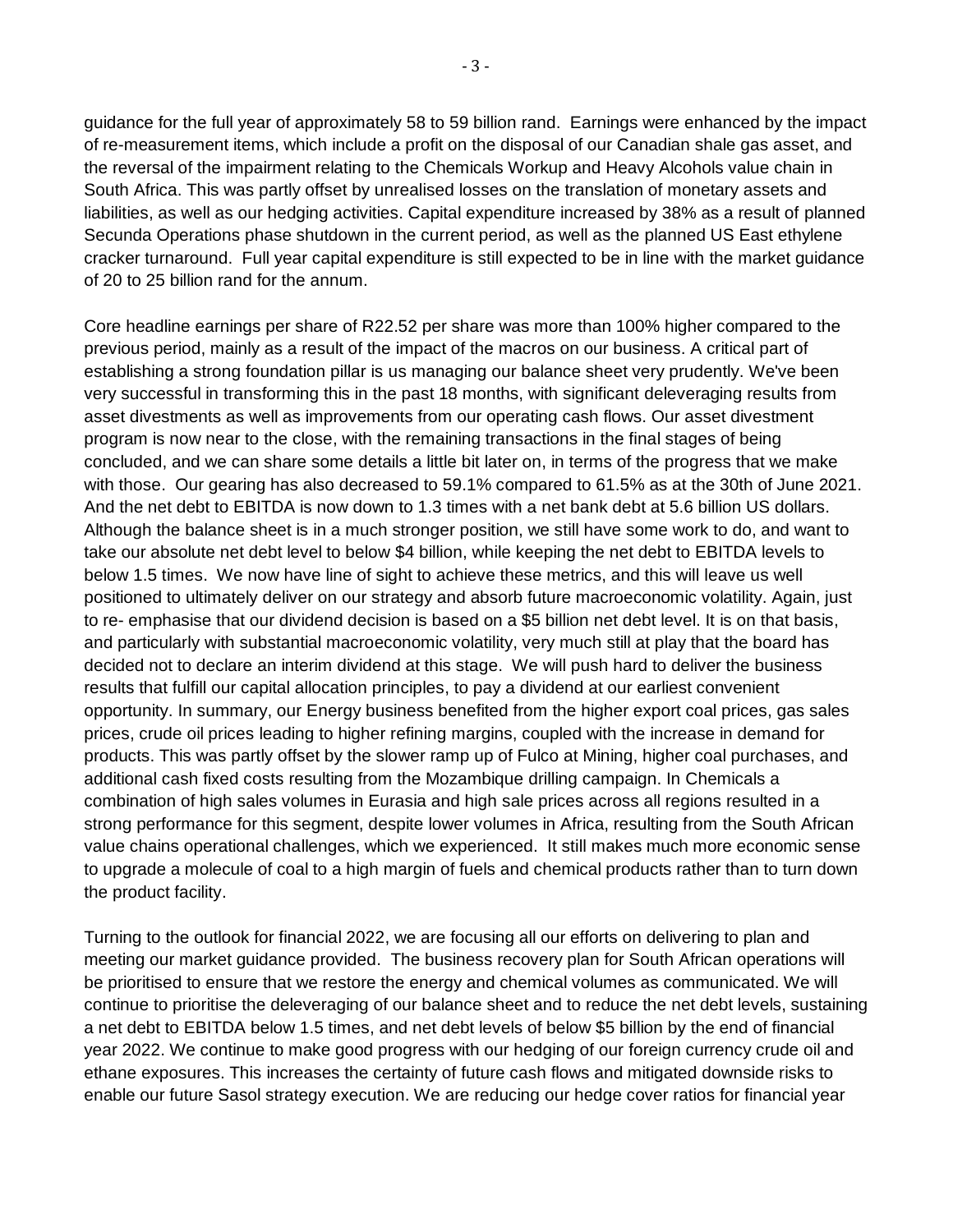23, as our balance sheet starts to delever, and we can share more details on that. So, I just want to say thank you very much for listening to us and I will now ask Tiffany to open the floor for the question and answer section. Thank you very much.

## **TIFFANY SYDOW**

Thank you very much Paul. Good afternoon to all participants on this call. My name is Tiffany Sydow and I'll be facilitating the questions today. Thank you for the questions already submitted, we've captured them, we will continue to capture your questions as they come in, and to make this call more efficient I will screen the questions and cover two to three questions at a time.

The first set of questions pertains to our balance sheet, and I'll direct those at Paul, there are three questions in one from Giulietta Talevi at Financial Mail, so I'll first cover this in one go. The first question is, is the absolute level of debt Sasol carries as much as an issue as the level of gearing, if we are to understand reluctance to pay an interim dividend. Can you explain how your hedging works and why it went against you in this period, and the third and last question from her, you've committed to a 30 to \$45 a barrel breakeven, are you there, and if not, what do you have to do to get there. How sustainable is that oil price in your view.

# **PAUL VICTOR**

Hi Giulietta, I haven't spoken to you in a very, very long time, I hope you're keeping exceptionally well. Thank you for those three questions. Giulietta, when we went to Capital Markets day of last year, we said that it's not only the gearing level, but also reducing the absolute debt level, that's quite critical for us. And we did define as the first immediate step that we want to achieve, is net debt level of 1.5 times and below, as that was also kind of the reduced levels that our peer group identified. But in addition to that, we also wanted our absolute debt to firstly start to reduce below \$5 billion dollars, although in my speech just now, I did indicate that our ultimate target is to reduce our absolute debt level to \$4 billion, because we do believe in a \$55 oil price and a \$4 billion debt level that ultimately the business can execute its strategy, and also remain quite robust in those lower oil priced environments. So for us, it's always the combination of two. You might argue that the 1.5 times net debt to EBITDA level is sufficient, but unfortunately, in volatile periods, with a high debt level or elevated debt level, that's not good enough. So we will definitely look at those two measures to be achieved firstly, obviously at 1.5 times, and a less than \$5 billion debt level, that will trigger the board to consider the dividend. Ultimately, the board must decide whether the dividend is sustainable or can be paid out sustainably, before it finally makes that decision. So for the board not to make the interim dividend decision was not so much on the gearing level, but the fact that the absolute debt level of below 5 billion wasn't achieved. Now we do know that we still have two rather significant, or large, transactions on the asset disposals that's in the back end of being completed. And if we successful in delivering those two assets, which is Romco and CTRG, we see no reason why the balance sheet at these current oil prices cannot delever below \$5 billion, and of course, the 1.5 times will be achieved, for the board to start considering making a decision in terms of the final dividend. I have a firm reason to believe that we are definitely moving towards that direction. And if the macros hold up the pace of that will be quite speedily. So the dividend decision we believe is not too far in the distant future. In terms of your second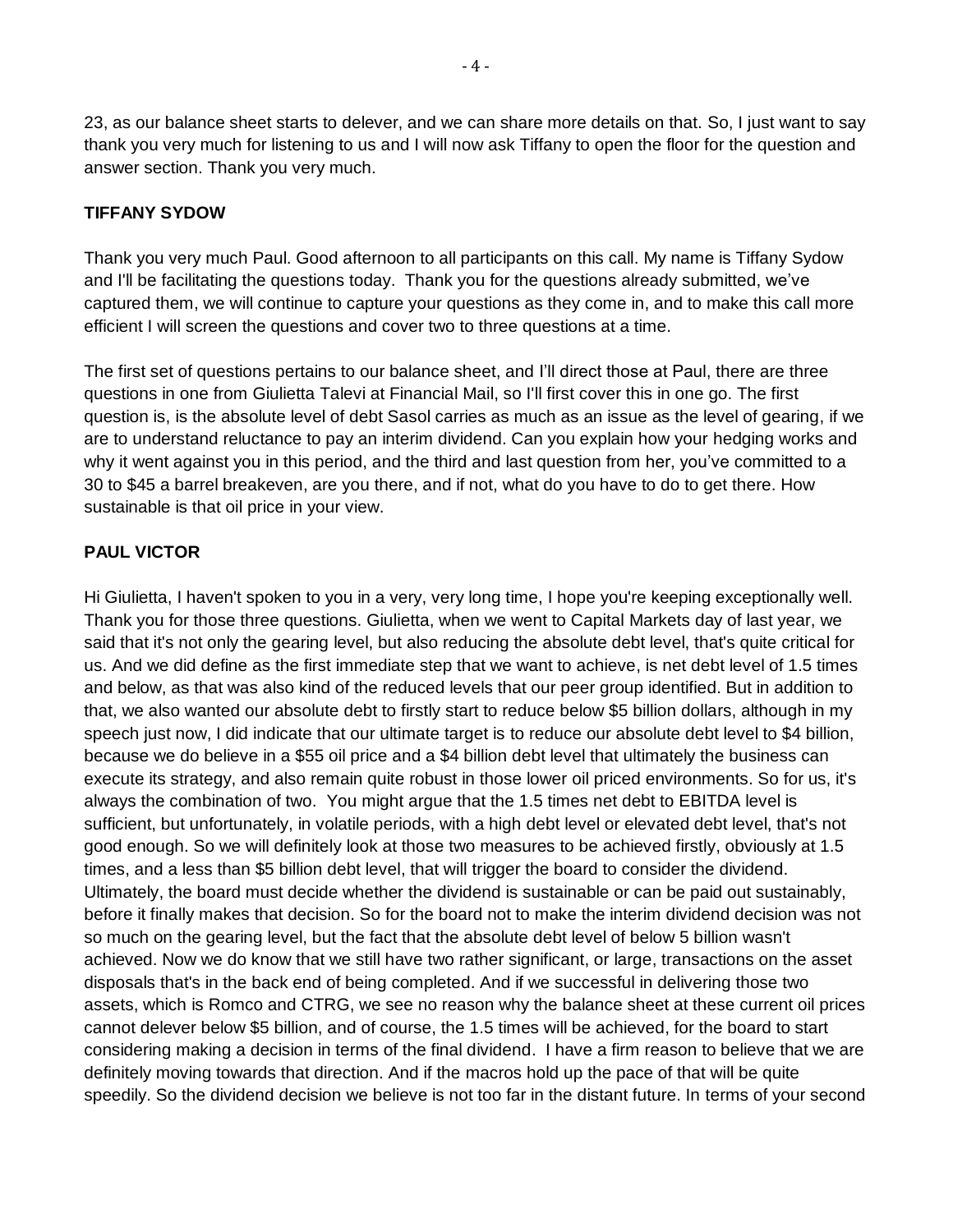question on the hedging, just remember, I think we always have to be quite careful when we look at hedging, hedging is out of the money. It just means that the rest of your products slate was very much in the money, that's the first point. The second issue on hedging is, we have to protect the downside, and we are quite comfortable that our hedging program, although it's out of the money, it's still, if oil prices move below that 68 level on average, we would have had sufficient cover to manage our balance sheet quite effectively and efficiently. So hence, we do believe that the hedging strategy is to prevent the Black Swan, and to protect the balance sheet for downside risk, it's the intention that it has. I will say looking forward in terms of hedging, and as your absolute debt levels decrease, we will also decrease our hedging cover ratio as we've said, and to give you a sense of, we mostly hedged 90%, of our Synfuels output for this year. And for financial year 23 we are reducing those coverage ratios to around about 50% on the strength of the balance sheet improving. So, we are you know have a dynamic mechanism that models these things and kind of depicts and informs our thinking about what is the optimal level to effectively hedge.

The last question is your 30 to \$35 to the barrel, last year we already achieved it. Unfortunately this year although our cost, you know, mostly hold, due to the fact that we didn't have the benefit of a higher volumes, our cash break even did increase above the \$35 level, we do believe, you know, as we restore the baseline back to its historical levels, and we must still confirm that, when that's gonna happen, that, that will help us with the Sasol 2.0 initiatives to start moving back to that 30 to 35 level, and there's no reason why we cannot achieve that going forward. So hopefully that answers your questions, I don't want to endeavor on where the oil price is going, you know, there, it's quite volatile. There's lots of geopolitical risk, that still weighing in on the oil price, but in terms of our forecast, you know, we did provide those ranges, that we'd still see a 70 to 80 oil price environment as potentially playing out in the next couple of months. But where it's going to be next year, I guess your guess is as good as mine, we probably need to wait and see. I think when we look at our business, we are quite robust to manage our business in a \$55 to \$60 oil price environment, and I think that's what really matters. Thank you.

## **TIFFANY SYDOW**

Thank you Paul. Next two questions, also on the theme of the balance sheet. From Stella Cridge at Barclays. You discussed today your intention to pay down short-term debt, could you talk about any plans to address the peak in maturities in 2024. And the second question from Denis Grigoriev from Fosun Eurasia. Hello, could you please tell if you're in touch with rating agencies for potential ratings upgrade, which is very likely taking account lower leverage. Do you see any long-term chance to become an IG rated company?

#### **PAUL VICTOR**

Thank you very much. I think it's very, two very important questions. So first of all, mostly Stella, we always want to, and have the objective, to smooth our maturity curve over the next 10 years, to ensure that we do remove this Manhattan, kind of, maturity curve that we currently have. Over the past four, five years, we've actually been quite successful in starting to spread the debt, and in our analyst book, you can actually see what the effects of those are. We still have for financial year 23 and 24, to two big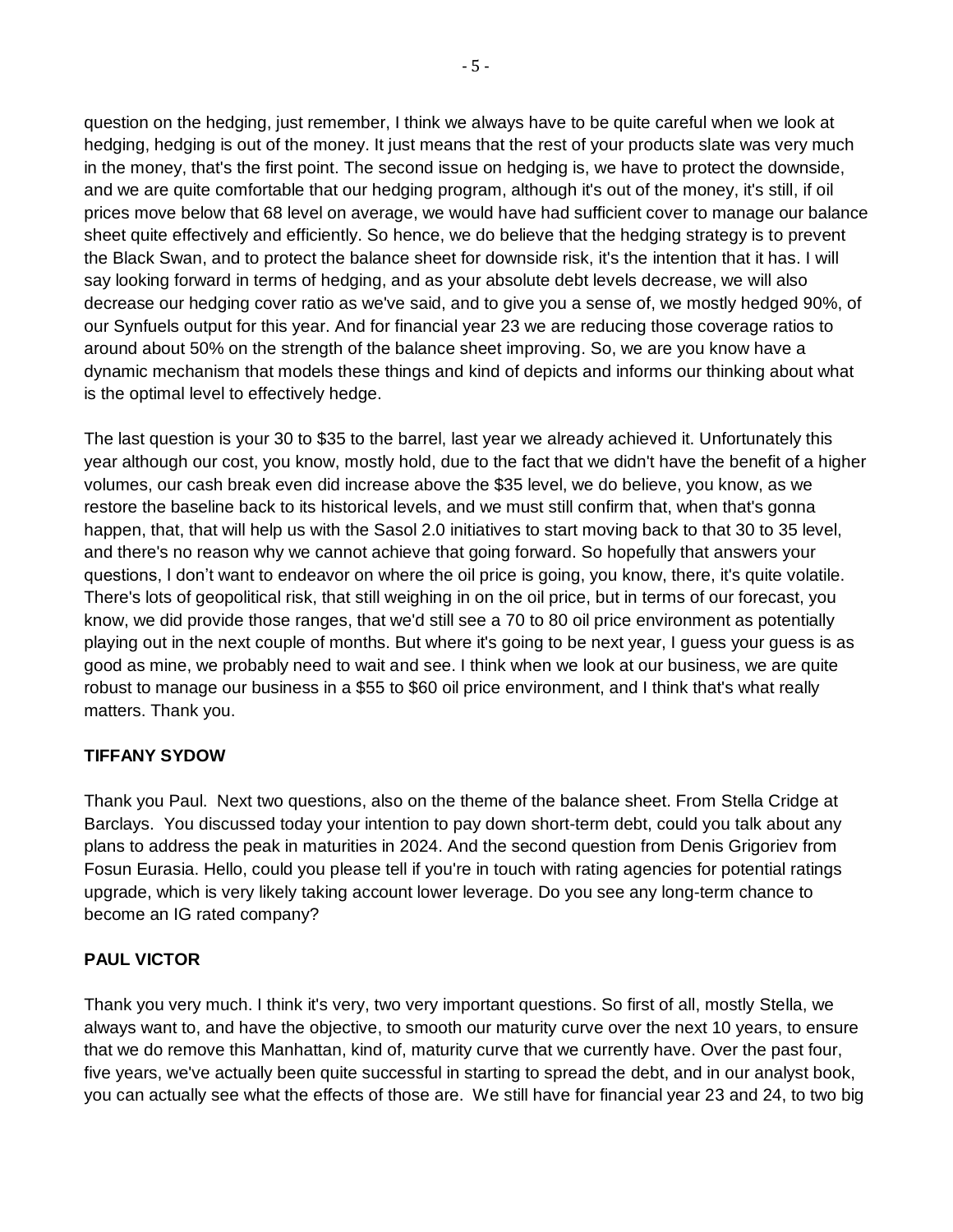maturities, which we need to address. And so, we will kind of go to the Capital Markets to raise further debt, in an effort to rebalance our debt maturity. Also through the cash flows that we generate, and hopefully for the next six to 12 months, the cash flows that we generate will be quite successful in paying down more debt that we have. But we don't believe that we've got an immediate risk in terms of our maturity profile. But as I've said, you know, in the next 12 months, we definitely need to go to the Capital Markets to raise more debt. And then we also need to look at our RCF as we start to pay that down, and our bank term facility, what portion of our debt balance needs to be refinanced through a RCF facility in future, and so those we will also consider over the next couple of months in which shape or form, we want to refinance that. But no immediate risk, we are actually in a good position.

The second question, Denis is quite important, as our metrics start to dip below, and some of them well below the IG metrics, that the rating agencies have, of course, the rating agencies look at the sustainability of these metrics going forward, I think, first and foremost And then secondly, they also got other metrics by looking at the sector in which we operate, you know, what the sources of, you know, cash flows that you generate in terms of the sovereign, and those are other aspects, which they also take into account to finally assess our rating. So we're quite hopeful that our business is recovering quite well, our balance sheet is getting off risk, but it doesn't take away that the sector risk, as well as the sovereign risk needs to be addressed, you know, in the sectors and in the jurisdictions that we operate. We will be engaging with the rating agencies over the next couple of weeks and months, and hopefully, they can favorably consider the progress that we've made. But at this point in time, we still await kind of their evaluation and feedback on our organisation. But we quite hopeful that there will definitely be some positive moves in this direction on the basis of our, you know, own balance sheet metric that's significantly improving.

## **TIFFANY SYDOW**

Thank you Paul. The next theme of questions centers around our operational performance, and I'll cover two questions at a time as some of them are quite meaty. And the first question comes from Giulietta again, at Financial Mail, there have been some suggestions that Sasol splits its business into local and International Operations in order to extract value for shareholders, is that feasible or even on the cards. And the second question from Adrian Hammond at SPG Securities, please update us on the status of the coal quality issue and implementation of Fulco. Are stockpile levels restored yet to help with blending? And I think, sorry Fleetwood there's another question on the stockpile levels as well. Also from the Herbert Kharivhe at Investec, please provide an update on the current coal stock levels, how far are you away from the 1 to 1.1 million plan status.

#### **FLEETWOOD GROBLER**

Thank you, Tiffany, and Giulietta, Adrian, and Herby we'll deal with those three questions now. So let me just say at the outset, you know, we will always challenge ourselves to think about the right structure for the business, and I believe every organisation should have an open mind on these issues. But at this stage, if I reflect on where we are, I think all our focus needs to be on delivering on objectives, like Sasol 2.0, which will create value right across the business, leveraging experience and capabilities right across the group. So, to split the business, without having regard to this value that we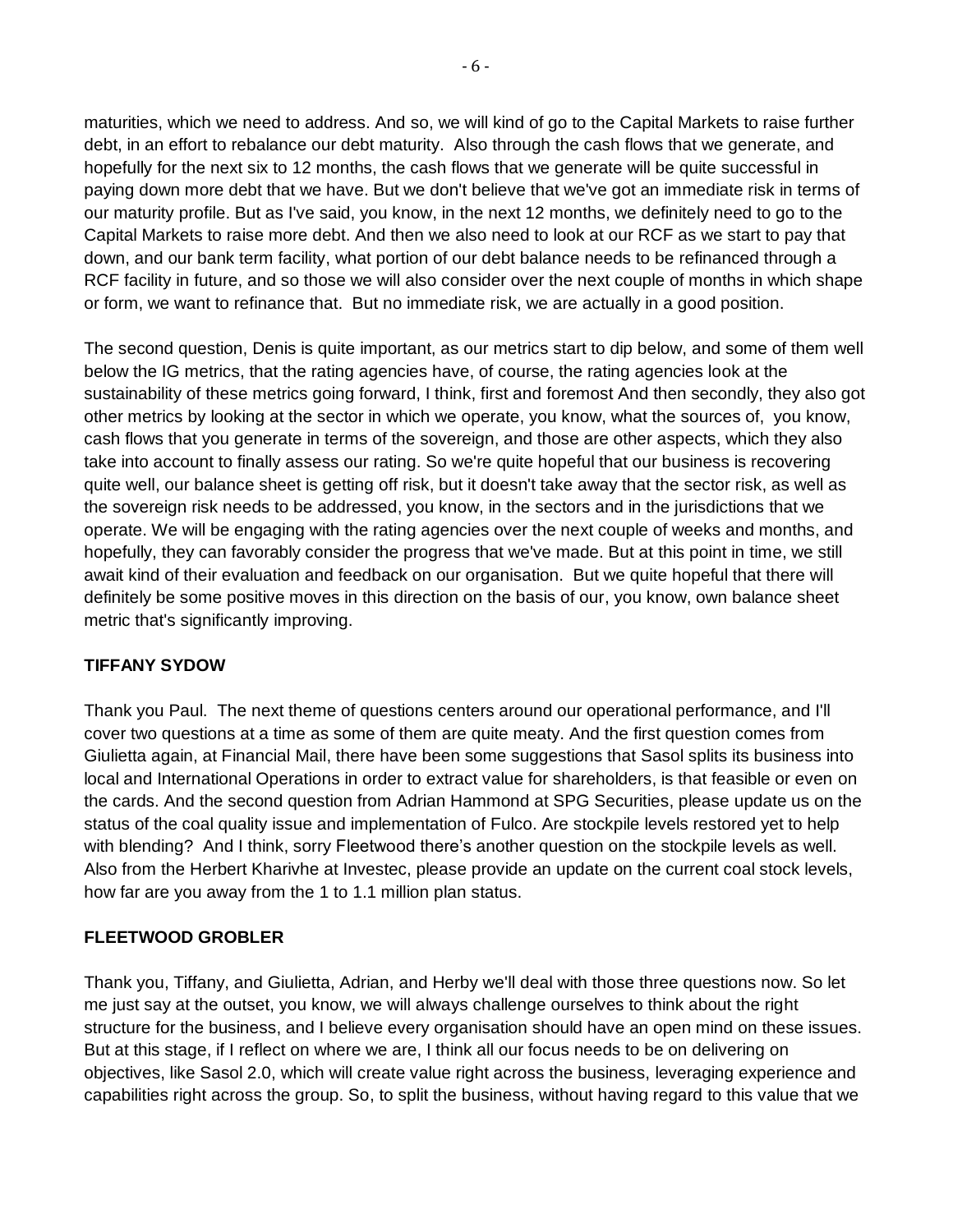are in the midst of creating, I think, you know, this must provide for you some clarity, because I'm conscious that speculation on this topic is really unhelpful for our employees, customers, and other stakeholders. I hope that that gives you a context of how we think about it currently. It's a question that we will always have to deal with, but timing now is not for us conducive. So when I reflect on the coal quality and implementation of Fulco, there are definitely a number of areas that we have to consider in our approach, and what have we done with respect to coal quality, over the last period since we spoke in August. So we are pursuing several levers to address coal quality. So first is to create a better understanding of our coal reserves and the impact on the ideal coal blend for our Secunda operations. And it's very much aligned with our understanding that you want to reduce sinks, and so that's the key element. The other lever that we pursuing is to get a sweeter, and a cleaner cut of the middlings that we can affect through the washing of that to cut, you know, the middle cut much more closer, so that you can get a better yield with more discard, or it's a lower yield, but there's more discard that you don't feed into Secunda. The other lever that we are pursuing is to buy in coal, with a better quality than we can mine ourselves, so that requirement on coal purchases, the quality of that we put some, some quite, you know, focus on that, so that we can get better quality in. And then of course, where we are deploying sections into better coal quality areas, we are focusing on that, this is taking longer, but we've embarked on that deploying of sections into better areas. And of course, when you pull those levers Adrian, and you on top of that, have got the flexibility that a stockpile can provide if it's at the level of the targets that we've set 1.3 to 1.5, I think then we've addressed the coal quality, and we can manage that to a much better extent than we've been able to do that before. So let me just give you a flavor as of yesterday, our coal stockpile was at 1.1 million tons, or just over that actually, we've guided that we would by end of February reach the range of one to 1.1 million tons. So we are tracking the upper range of that right as we speak now, we are still confident that the ramp up in the supplies that we've been seeing from external purchases as well as the better performance of Isibonelo as well as the improvement in productivity that we've been seeing in our own coal mines, put us well on track to get to the stockpile level of 1.3 to 1.5 by June, without having any further impact on Synfuels at the ratable level, we would like to supply the Synfuel operation which is between 107 and 109 thousand tons on a daily basis over the period. So that gives us quite a bit of confidence that we are tracking. On Fulco we've guided the market that we will be between the 940 and the 1044, you know, tons per continuous mining per shift. As we speak, we've seen quite a nice recovery towards the upper end of that guidance in February. So we are already seeing in some weeks, the last two weeks is my reference now, I'm seeing definitely something better than 1044, but it's too early to say that we gonna, you know, bank that yet, but I do see the positive trend that we are operating at the productivity level on the higher part of the guidance that we did provide to you in our outlook in January when we last gave you the feedback. So in summary, I think the levers are coming together, the stockpile is increasing, our flexibility is increasing, and we are focusing on better quality coal has a blend into our operations.

#### **TIFFANY SYDOW**

Thank you Fleetwood. Another question, also just closing off the mining theme from Herbert Kharivhe at Investec. Are you experiencing geological challenges in all six mines and if not, which mines. Should we expect higher Capex from mining due to a new development plan.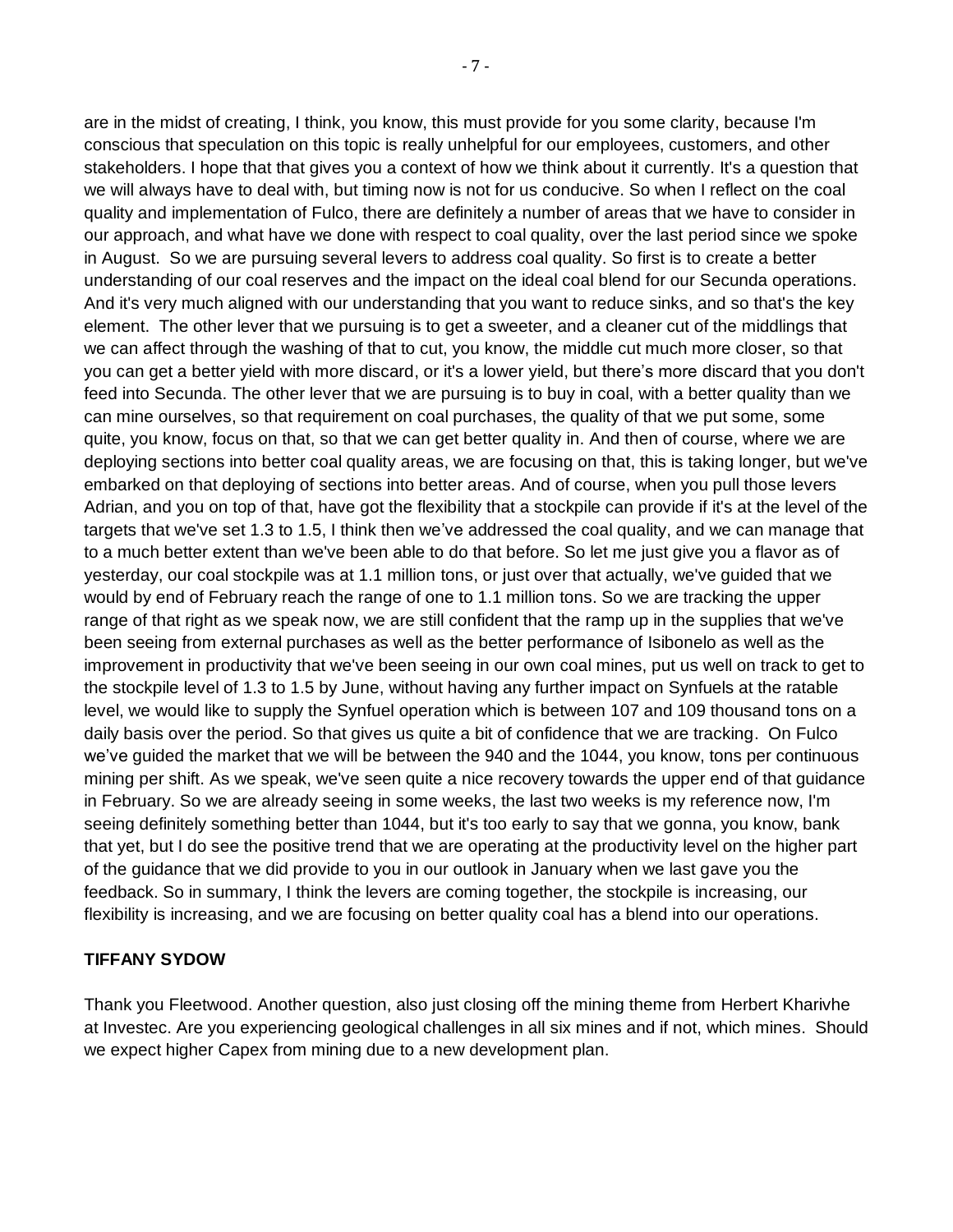#### **FLEETWOOD GROBLER**

Very good question Herby. When we do look at the mines, of course not all volumes are equal. We know that the mines in the, certain side of the Synfuels operation has got more higher ash quality coal and sinkers. So it is definitely not all the mines, we are seeing, you know, in the area of Bossiespruit maybe more poor quality challenges compared to the other collieries in the system. But I think the whole redeployment and the whole mining plan is still within the realms of our long term plan. So the optimisation of that, I don't foresee some drastic changes in capital deployment to change the mining plan. And of course, we will always look at where are, and how are, the best reserves, and sources of coal, to be put into the mix for our Secunda quality needs. And we will always try and optimise for that, not only through our own system, but also for the coal that we buy, for example, the Isibonelo coal that's under contract from Tugela resources, is also a very good quality coal that we receive from.

#### **TIFFANY SYDOW**

Thank you Fleetwood. Turning over to our gas segments, there is a question on the current drilling program from Adrian Hammond. Please update us on the Mozambique infill drilling program, how many of the five infill wells have been drilled, and will it be sufficient to avoid gas declining from 2025. Another question, also related to our gas business, gas external turnover increased by 28% compared to FY21, half two, while the NERSA maximum gas price increased four times. Did you guys increase the discounts offered to clients, we noted the complaints by some key customers regarding the current pricing methodology and that comes from also Herbert Kharivhe at Investec.

#### **FLEETWOOD GROBLER**

Thank you, thank you so much Adrian and Herbie again. I'm going to ask Priscillah also to weigh in on those two questions. What I can share is that we have commenced our infill well drilling campaign last year, and that we are seeing positive results. It is probably too early to give you an update whether that would help us to extend the plateau. We are going through a very rigorous testing and modeling exercise so that we can validate the results we are achieving from that in the fuels. Then with respect to your external turnover, I'm also, I'm deferring that to Priscillah to give you a flavor, Priscillah you want to weigh in.

#### **PRISCILLAH MABELANE**

Afternoon colleagues, thanks, Adrian as well. In terms of the said question around Mozambique in Fulco, as Fleetwood actually mentioned, we making good progress. So just to remind everyone, we had total of 11 approved activities associated with drilling campaign. Out of that we have already started and completed four of those activities, some of the activities included a work over wells that we needed to well on. And in terms of the new wells we have started and completed one infill work, which we currently analysing the data to see whether some of the positive outcome of that drilling outcome is showing, is going to be more replicated, and once the tests are done, we'll rerun the model again to understand the impact on the plateau. But with all of the information that we currently have, we are still of the view that our plateaus start to decline up to 2026, which means that underlying assumptions on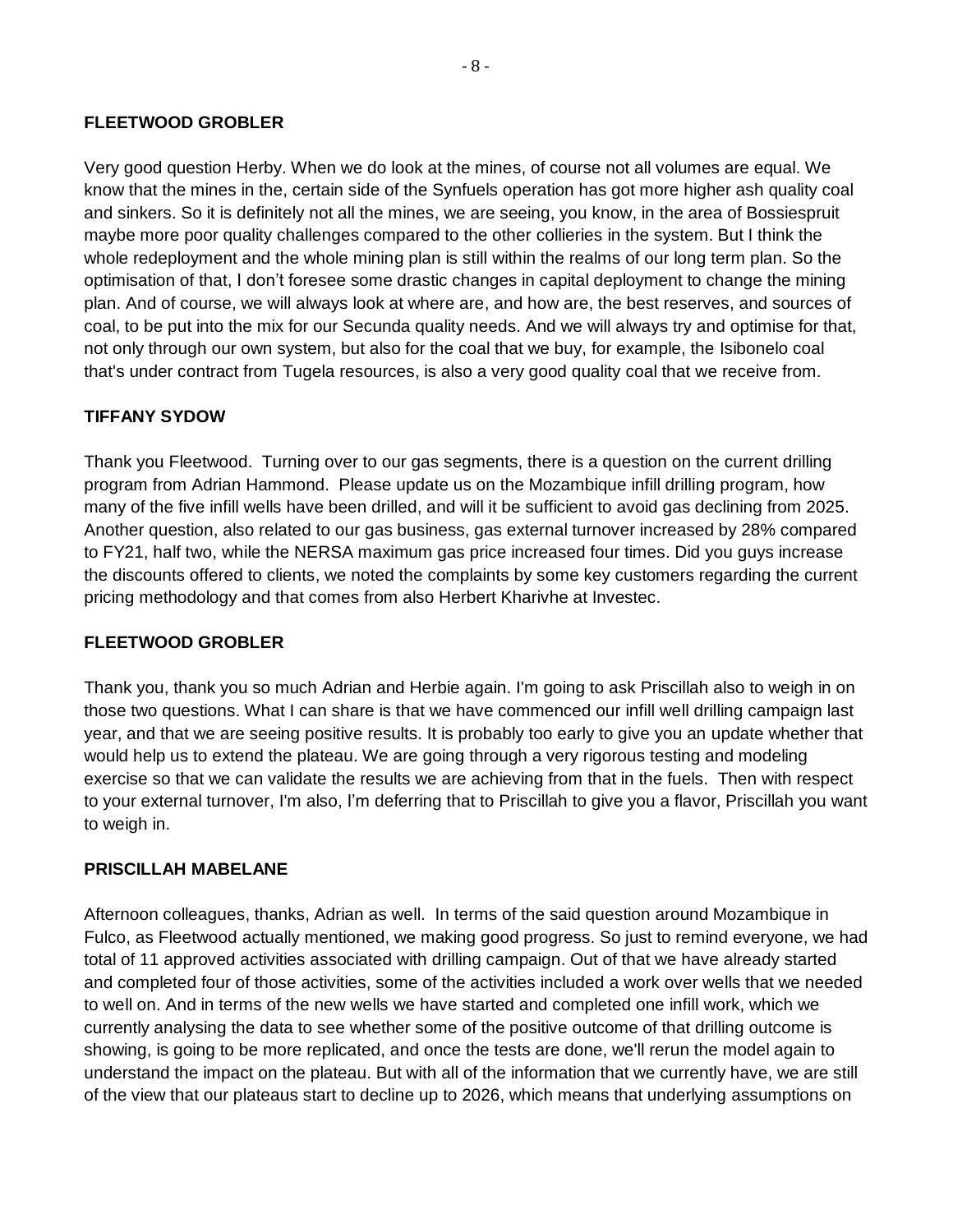the P50 of the metrics more, still in line with our preliminary views and more positive, we don't see any negative outlie at this stage. They, we have now moved the drill, we are on our, we have moved the rig we are on our second well, which is also trying, showing good progress in terms of drilling, so from that perspective is to say, on track. There are some challenges that we continue to manage such as COVID risks, as well as heavy rains but overall good progress. Just too also give another highlight, the P25 well which was drilled in the previous campaign, we needed to work on the flow line connection that has been progressed very well, is actually due for commissioning at the end of this month. That will also give us another data set to understand how the refills are actually operating and the analysis there of once we start doing the test with that particular line. I'm going to pause there Fleetwood and move to the next question.

## **FLEETWOOD GROBLER**

Thank you so much.

# **PRISCILLAH MABELANE**

In terms of the NERSA, so we are in the process of engaging with our customers regarding the NERSA promulgation, from a Sasol perspective, our view stands that the process has been rigorous, we have given input and challenge the methodology, and at this stage until the methodology changes, we are obliged to fully comply with it. The reason why you will not see the impact of the change in terms of the financial year 2022 is because the methodology is on a lag basis. So these substantial increases in gas prices that we're seeing will have an impact in terms of our FY 2023. We have noted that our major customers have challenged the methodology, and as the result of that, in addition to NERSA's response to Sasol we've also since submitted our position to challenge the opposition. We continue to engage with our customers individually, and to ensure that we take into consideration their individual circumstances and ensuring that there's a robustness in terms of that. So that's where I will leave it at this stage.

## **TIFFANY SYDOW**

Thank you, Priscilla, thank you Fleetwood. Next question pertains to our Natref refinery, can you achieve the new fuels specification the time in 2023 at Synfuels and at Natref. What are your options, several refineries have closed in the country. You have been assessing Natref's future for a number of years now, do you have a conclusion yet, from Gerhard Engelbrecht at ABSA. And I think the second one pertains to the US operations. Could you provide more color on the lower volumes guided for the US chemicals business from Mark du Toit at OysterCatcher, and in a similar vein, can you please provide some color on the chemicals business outlook from Yunyun Bai at Barings.

## **FLEETWOOD GROBLER**

Thank you so much for those questions. Gerhard I'm going to kick off with a Natref question. And I'm going to ask Brad to weigh in on the US chemicals, outlook and color. So Gerhard at this point in time, we have not concluded the option for Natref with our partner Total, so the short answer is no. We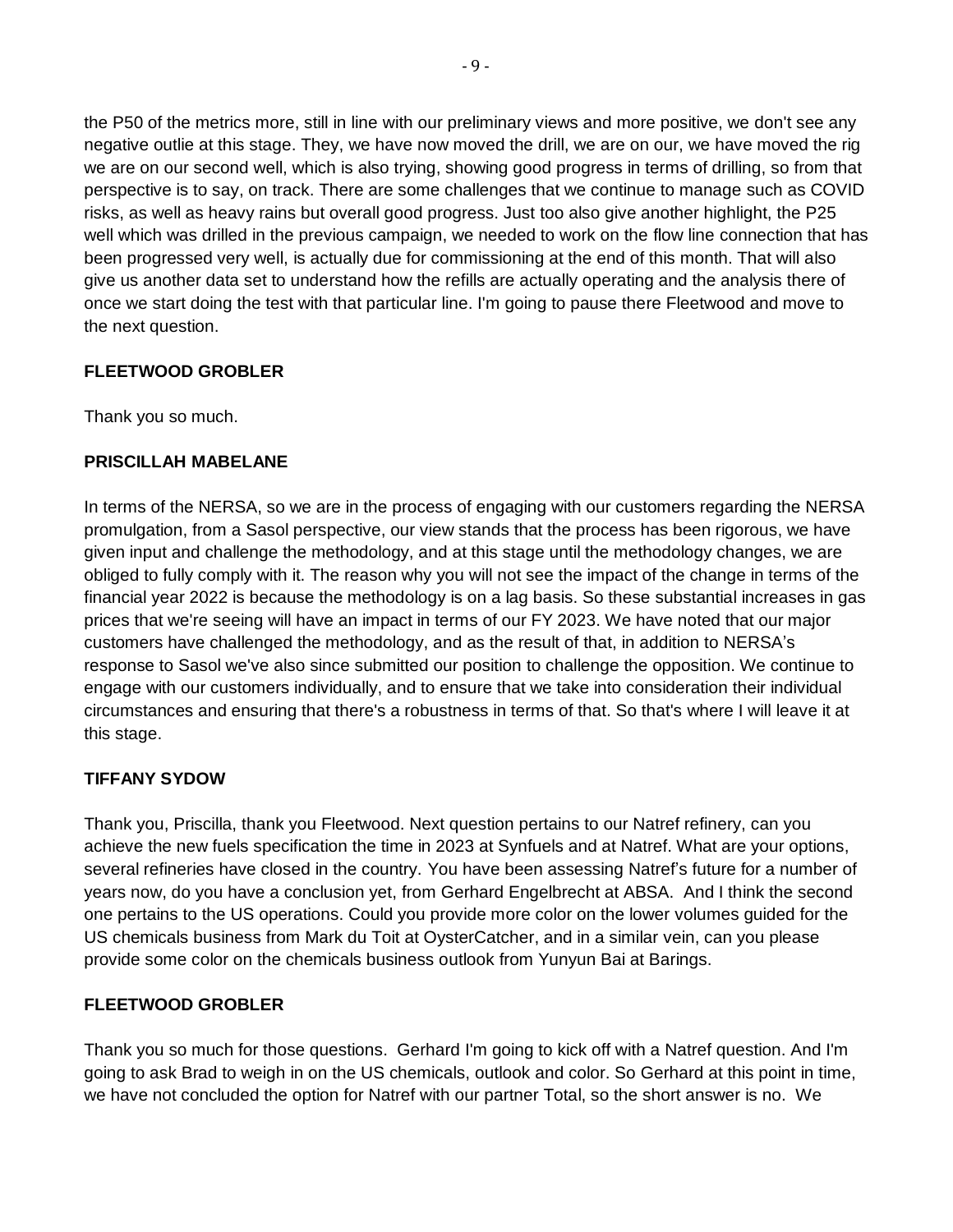would go to market probably in the August time with a very clear picture on how that plays out. Now to the question of the promulgated regulatory framework to have clean fuels ready by September 23, the whole refinery operator system in South Africa, clearly indicated to government that, that is not going to be feasible or practical, practically attainable, and we've indicated that it will have to be regulated much later date. So that discussion with government is ongoing and there are certain considerations that will be given, and we hope that government can come back and give a better timeline that is feasible for the bigger, and the majority of refiners that still operating. With respect to our own situation in Secunda as you know, we are busy with an over 5 billion rand investment to attain clean fuel standards by 2025. As we ramp up to that date, we will have some components that's already clean fuels compliant, but we will be 100% consistently compliant by 2025, and so we working towards that date. And as I say that, Natref we have not come to an outcome, we are with a number of studies, work angles to look at viability of options, and that is still ongoing with our partner Total. Our target is to come back to the market around August and inform you what is the outcome we've been able to discern. With respect to the US chemicals I'm going to ask Brad, would you weigh in for us please.

## **BRAD GRIFFITH**

Happy to do that, thank you, Mark and Yunyun for the questions. As we guided recently, we've updated our guidance outlook for the US volumes, primarily on the basis of what we saw in operating rates for the base chemicals assets in the US, related to our outage as well as some reduced production from the JV assets. Also, we look at the outlook for the second half of the year, there is a large planned outage for the linear low density unit at the JV. But as Paul and Fleetwood indicated our specialty volumes continue to ramp up nicely, accordingly with our plans. And we'll update the market as we go through our next BPM in terms of our outlook on the remaining asset ramp ups. Thanks.

#### **FLEETWOOD GROBLER**

Thank you Brad.

## **TIFFANY SYDOW**

Thank you, Brad. Fleetwood moving on to progress on our asset divestment program. If I can direct these two questions to Paul, please. What are your expected proceeds from planned disposals, and can you give us a range from Sheharyar Malik at Pimco? And the second question, anymore asset disposal plan also from Yunyun Bai at Barings.

## **PAUL VICTOR**

Thank you very much for those two questions. So, the two big assets, as I've mentioned, Romco and CTRG, that's up for sale, the range there is between \$500 and \$700 million. We also have a smaller asset that's currently in a far stage of being completed. And that's round about less than \$100 million. But if all three are pretty much successful, then we can be as high up as \$700 million, maybe a little bit higher than that, in terms of proceeds. And hence my comment, you know, completely goes on itself can get our debt balance from 5.6, at this point in time to below 5 billion. The teams have made good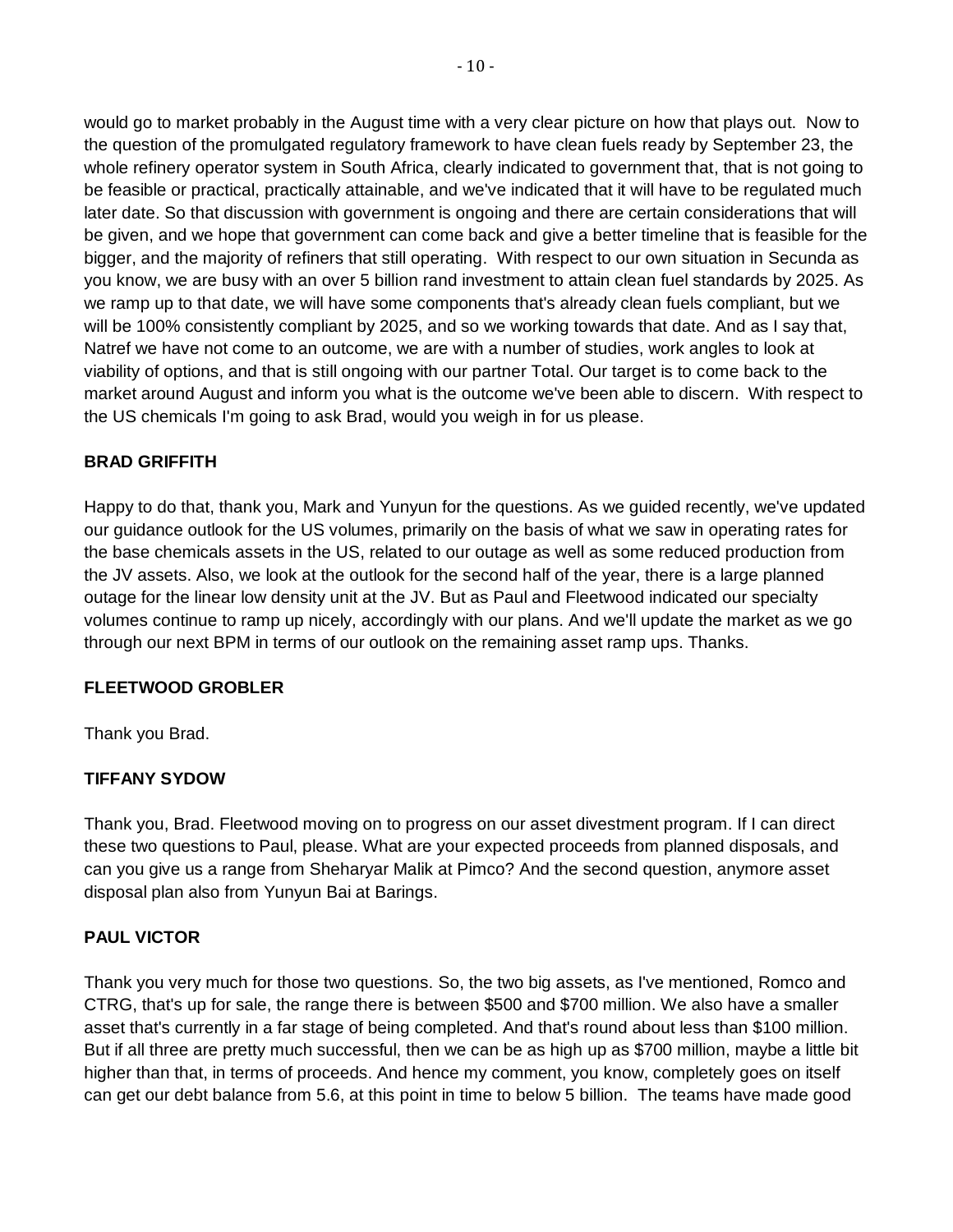progress on the Romco side, CPs have been achieved. So, it's just some final matters, which needs to be completed, I don't say they are less important, but there are some final matters to be concluded there, CTRG there's also one element that needs to be finalised, but we are quite hopeful in the coming weeks, we'll be getting there. And then the smaller assets, you know, we are very much making a significant progress on also closing that deal over the next couple of weeks. So good progress in terms of that, but we'll update you towards the closure of the financial results in August, how successful we were, but we get into the final end of that.

## **TIFFANY SYDOW**

Thank you Paul. The next set of questions around our Sasol 2.0 program. The first question from Adrian Hammond at SPG. If cash fix cost targets for FY 22 are on track why is your gross margin off track. And the second one also from Adrian, how is it that Sasol has retained its Capex outlook to 20 to 25 billion until 2025, whereas the industry is increasing Capex due to higher inflation.

# **PAUL VICTOR**

Adrian, the first question is a bit disingenuous on the cash fix cost side, because it is a little bit different, you know, cash fixed costs and variable costs, as you know, but let me reiterate what I've said during year end, when we provided guidance. Our targets for financial 22 is 58 to 59 billion for the year and we are sticking, we are sticking to those. The reason why the gross margin is off track, because effectively due to the instabilities that we have, we are, you know, lagging because our priority is to fix the baseline and that's usually how these things work. But for the benefit of all cash fixed costs are still very much on track, but we are lagging on the gross margin as a result of the instabilities. On your second point on capital, we sticking to the 20 to 25, the 20 to 25 was a real target for us up to 2025 because inflation, you know, will play a role added. Although we are quite comfortable over the past couple of years that we've seen that we can attain and manage inflation. However, I will give it to you that currently, especially on the US side and globally, that inflation is a challenge. So we need to be quite alive to the fact of how to mitigate that. But especially for this financial year we really don't anticipate inflation to play out negatively on our estimate. We usually update the estimate for the next year in August, and so we will, and the inflation considerations will then also be, kind of, quite deeply considered during that process, but we still sticking to our 2025 target, thanks.

## **TIFFANY SYDOW**

Thank you, Paul. Moving on to our business outlook and questions around our strategy. What, at what LNG price point will it no longer make sense to import LNG, that comes from Gerhard Engelbrecht from ABSA. And I think also on the outlook, what is your expectation of the price increase in 2022, how confident are you in passing through the cost increases from prices, and are there any contractual pass through mechanisms in your contracts, how long are contracts with customers. Two questions in one from Sheharyar Malik of Pimco.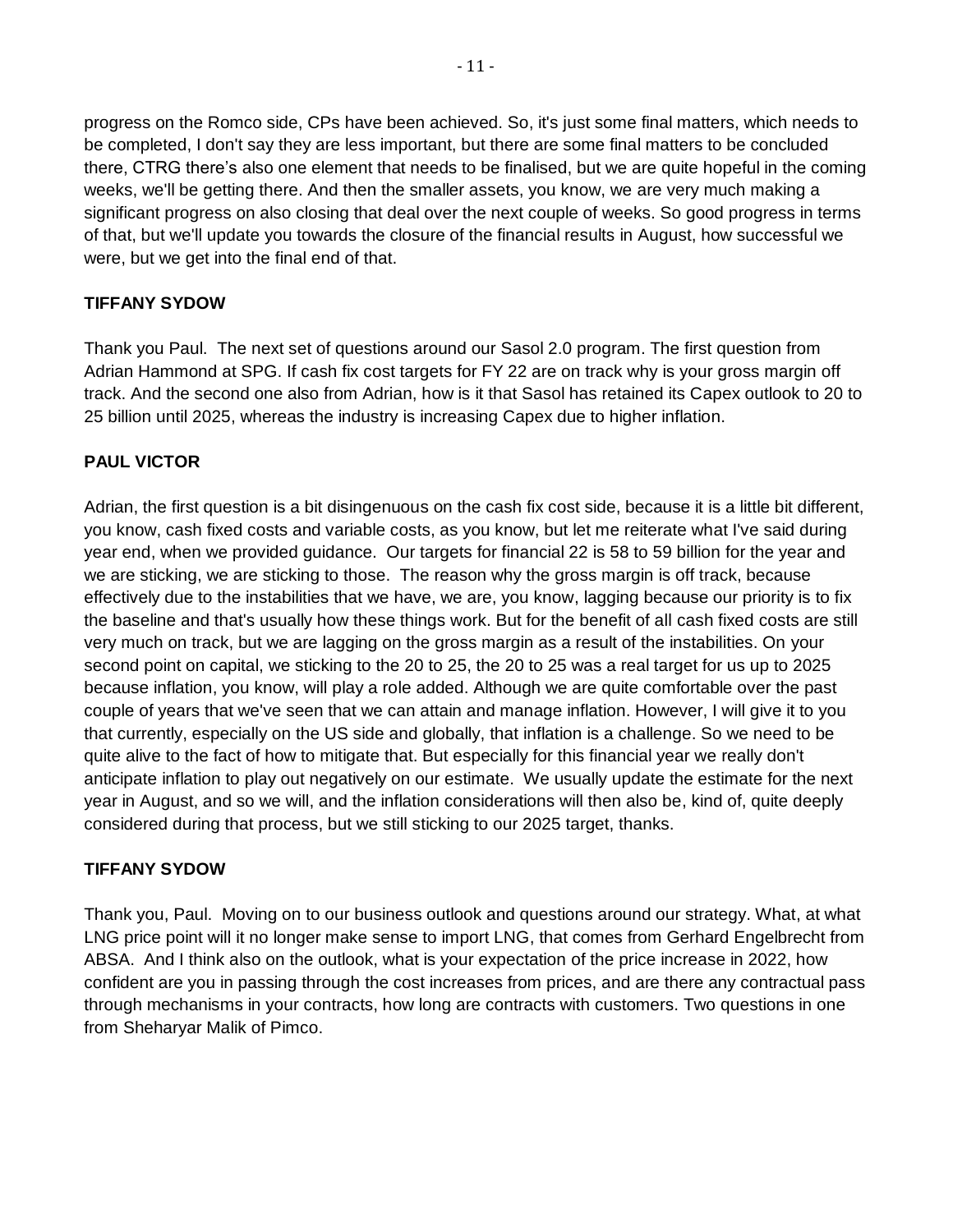#### **PAUL VICTOR**

Gerhard, good question on the first one. So ultimately, we haven't revealed in the past, kind of what that point on LNG for us is, I think you have to respect the fact that currently we are in negotiations towards term sheets, and bringing in natural gas into our facilities, and it will not be, you know, kind of prudent for us to start to reveal these numbers as they can, you know, kind of jeopardise our own position. But once those have been confirmed, and the details of that can be shared, we will do so. But we've done a lot of work to understand the breakeven levels for our different facilities, at what prices we need to negotiate to ultimately ensure that these contracts, you know, do support the economic viability of our business. So we very much aware of those, but I think it will be, it will not be for me prudent to share those with you at this point in time. Secondly, the second question is quite broader, you know, because in the fuels markets, and with fuel customers, relative to our chemicals markets, these contracts and dispensations do differ. And in some instances, prices cannot be passed on. In the fuel sector, you know, especially on the basic fuel price, that's usually quite regulated in South Africa, the price is set kind of by the macros. And then when one gets a little bit later on in terms of how you negotiate diesel prices, as well as wholesale to retail offerings to your customers, there is a little bit of somewhat leniency in what you can negotiate, but a pass on there is very, very limited, and there's usually more other factors that are at play. On the chemical side, there are some mechanisms that do allow you to do the pass through and some not. Again, we don't really reveal those in detail because those we do, you know, consider as confidential. But what you will, can usually see is, if you can track our margin relative to the price increases, that should give you an indication of how flexible we are in passing costs through to the customer.

#### **TIFFANY SYDOW**

Thank you Paul. Moving on to our strategic questions. Quite a few questions around LNG imports. If I can direct that to you please Fleetwood. Please expand on your financial contracts for LNG, how does the cost of LNG compete with your Mozambique gas, and who are you partnering with, who will you be spending the Capex for regasification terminal, from Adrian Hammond and similar question from Wade Napier at Avior Capital Markets as well. I think following on from this question, something more related to the outcome, given the current energy shortage and price volatility in Europe and the subsequent increase in LNG prices, how robust do you think the strategy is to import LNG in future, that one comes from Gerhard Engelbrecht at ABSA.

#### **FLEETWOOD GROBLER**

Thank you, I'm gonna start off and then ask that Priscillah also weigh in. So, if we go back to the question, Wade and Adrian, on what you asked there in terms of, you know, what, whose our partners that now, how does it play out, so first of all, we are in negotiations with partners that we cannot disclose at this point in time, we both decided to do this in a manner of contractual confidentiality, till we jointly reach the point where we can announce the counterparties on the supply, etc. And then we would also, you know, make sure that, that is understood in terms of also source and partner. So in terms of the Capex for the regasification terminal, the concept that we exploring in Mozambique is that the partner would be responsible to bring in a floating regasification option, and that the partner will also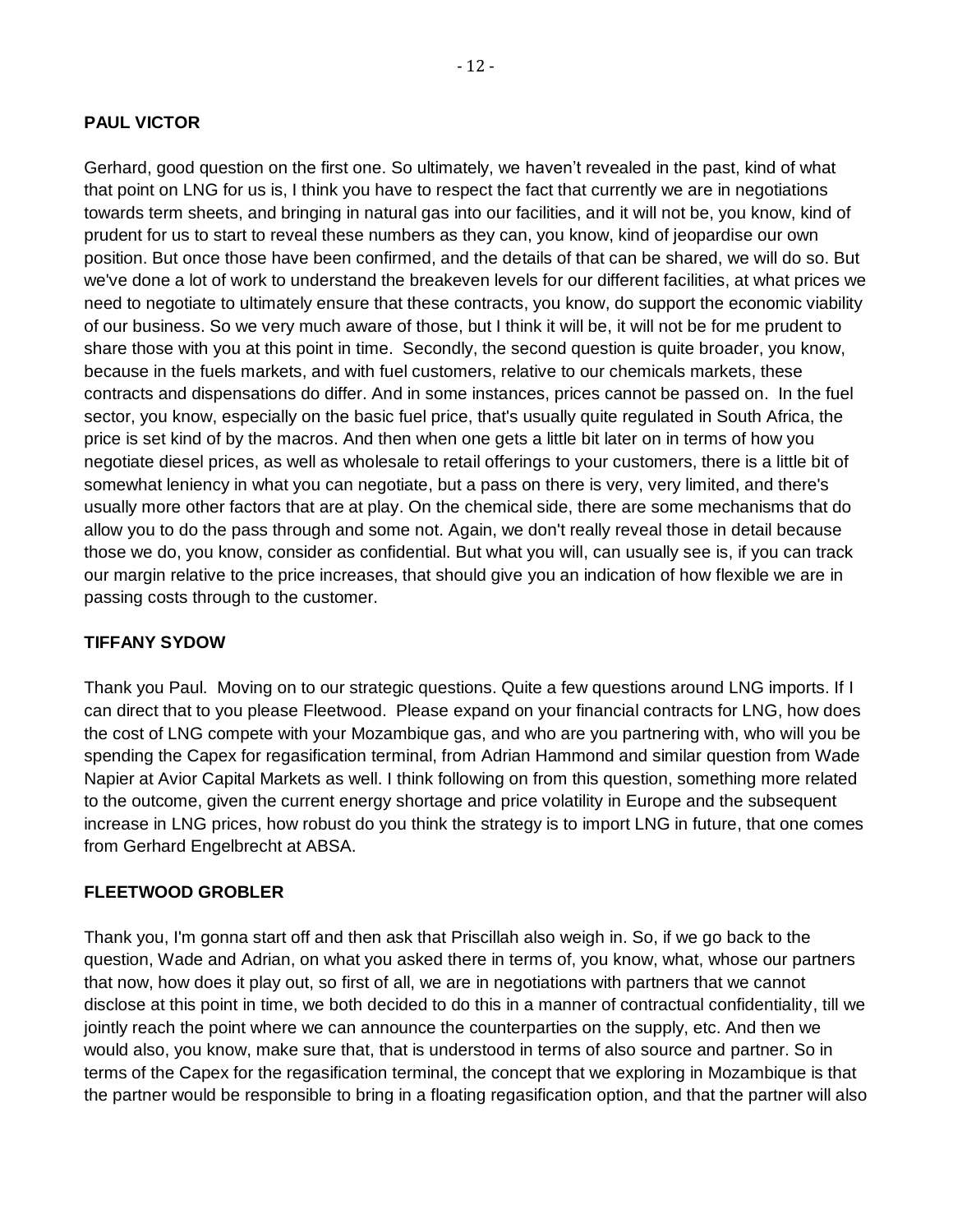ensure that there is a bridge, or a pipe from the regasification terminal to our Rompco connection, and on basis of that, we would then get the supply at Rompco supply point. That's the concept that we are exploring with our partner. And so, I think, you know, much more detail, and as we said, we would like to conclude our term sheet negotiations in this year. So that it enables us to be able to bring in the first gas in 2026, which is, which is very important to see, you know, how are we fairing on that basis. With respect to your second question, can I just make sure I can see your second question again. Okay, alright, so the pricing volatility etc. for LNG in the future. So also remember that LNG is an energy source, and there are linkages to references in oil, and other price markers. So, we have to take all of that into account, and we also need to think about how does that work on the pricing side of products that we will be producing on the blend of LNG, coal and other direct methane gas sources, and that's what Paul referred to earlier, in all the financial modeling and scenarios. We do take these into account to make sure that we have a realistic blend, realistic scenario that will also identify the linkages that are required to protect margin in product versus feedstock prices. So Priscillah, I'm going to ask if you would like to weigh in as well.

#### **PRISCILLAH MABELANE**

Thanks, Fleetwood. I think it's well covered, just on the last point, perhaps just add, as Paul mentioned that this competitive pricing, what is encouraging is that the term sheet that we're currently negotiating, which is going to be crude price linked, the range that we are negotiating at is really competitive, and in line with the expectations that we've shared before. And we continue to look at the spot prices, and the challenges, but in our mind, it is quite clear that in the long term, especially post 2026, the long-term contracts that will bring into South Africa for our operation will be at a competitive rate.

#### **TIFFANY SYDOW**

Thank you Priscillah. Fleetwood a question relating to our people. Are you now at an optimum headcount level or do you expect more people will leave the business? What is the quantum of severance payment included in half one that will not recur in future? This comes from Gerhard Engelbrecht at ABSA.

#### **FLEETWOOD GROBLER**

Thank you Gerhard, I think it's a very interesting question, because there are many lenses that you need to look at headcount level. So first, may I just say when we embarked on Sasol 2.0, and I'm going to ask Marius also to weigh in on this question, and the answer that I'm positioning now on the first part of your question, Gerhard. So when we embarked on 2.0 we looked at a clear cut benchmark of our current operations and where we are. Of course, if we have got a strategy to, you know, further our green hydrogen ambitions in South Africa, or our Sasol EcoFT business, that was of course not part of the baseline and that could be justified under new strategy, new business opportunities, etc. And those headcount numbers will then be added to address and resource those new business opportunities. But we are managing quite, I would say diligently that the business case of 2.0, and any additional headcount that we require as a result of new opportunities, that is being managed separately, so, that is the important part. Also, where we are looking at the headcount level that is further enabled by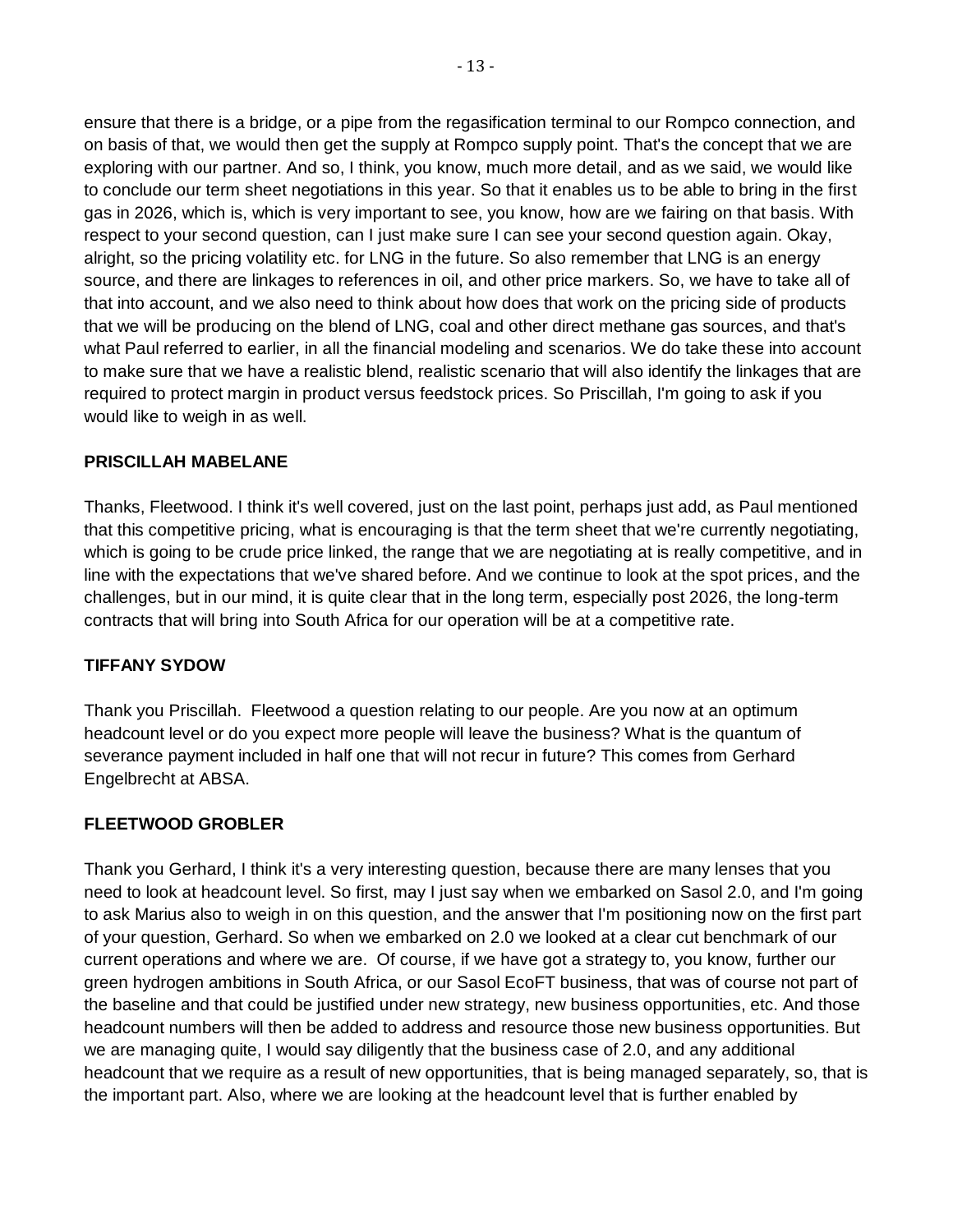technology and digital, of course, those headcounts are not fully reflected yet, and we believe that that could play out in the, over the next year or two, but those will be basically within the realms of the natural turnover levels that we would be able to manage those future reduction in business, digital business opportunities which we implement. And then of course, last but not least, when we embarked on the business case for Fulco, we had also the increase in headcount to man up to be able to unlock that 24/7 levels in terms of, of that part. So, you know, there are many moving parts, but suffice to say that we, we need to, to be very clear how we measure and how we track all of these various elements that make up headcount as you run the business. So to your question, what was the severance payment included in half one, that was an amount of around 200 million rand. So Marius is there anything else that you would like to weigh in on.

## **MARIUS BRAND**

No I think you've covered it well, Fleetwood. I think we are well on track, just apples with apples comparison, and I think we were lucky over the period that we also had low, you know, turnover in certain areas. But our total reductions, really in the order of about 2800, from since we started this year, we had roughly about 700 increase in exit in the first half, which is quite a number. The remaining portion is now roughly about another 400 people that are now just in contracts and in positions till about the end of FY23. So those you could see is quite a lower number compared to I think, the biggest transitions that was really taking place, I'll pause there, thank you.

## **TIFFANY SYDOW**

Thank you, Marius. Thank you Fleetwood. I'm going to just ask, we remind you to please submit your questions via the webcast platform. We are entering the last half an hour of this call. So please submit your questions if you have any remaining. There's a question that came from Bheki Mthethwa from Bateleur Capital, Paul this one is for you. Where do share buybacks rank relative to dividends at the current valuation, and would the board, consider a combination of both given the current hedges in place and the expected balance sheet position.

## **PAUL VICTOR**

Thank you. Thank you for the question, Becky, I hope well, haven't seen you in a long time. So ultimately, in terms of the share buybacks, I just want to take you back to our capital allocation framework that we did share at the Capital Markets day. And in terms of our allocation of capital, we were quite clear in the way that we want to allocate it. I think first and foremost, the first taker of the cash flows will be the sustenance capital, then the transition capital towards the 30% Co2 reduction, those are the first takers of capital. Then the minimum dividend is the second taker of the capital, and that is at a minimum of the 2.8 times core headline earnings per share, so that's on the second taker. And then thirdly is, where we then need to balance up, Becky, is to say that the remaining capital is what is in, what can you invest in your company from a growth capital perspective, and then ultimately, do you consider a higher dividend, increasing your dividend, or then do you effectively consider buyback. It's really at that stage, that you need to decide how you're going to award your shareholders further, or whether you're actually going to invest in growth capital. So we, as you can appreciate with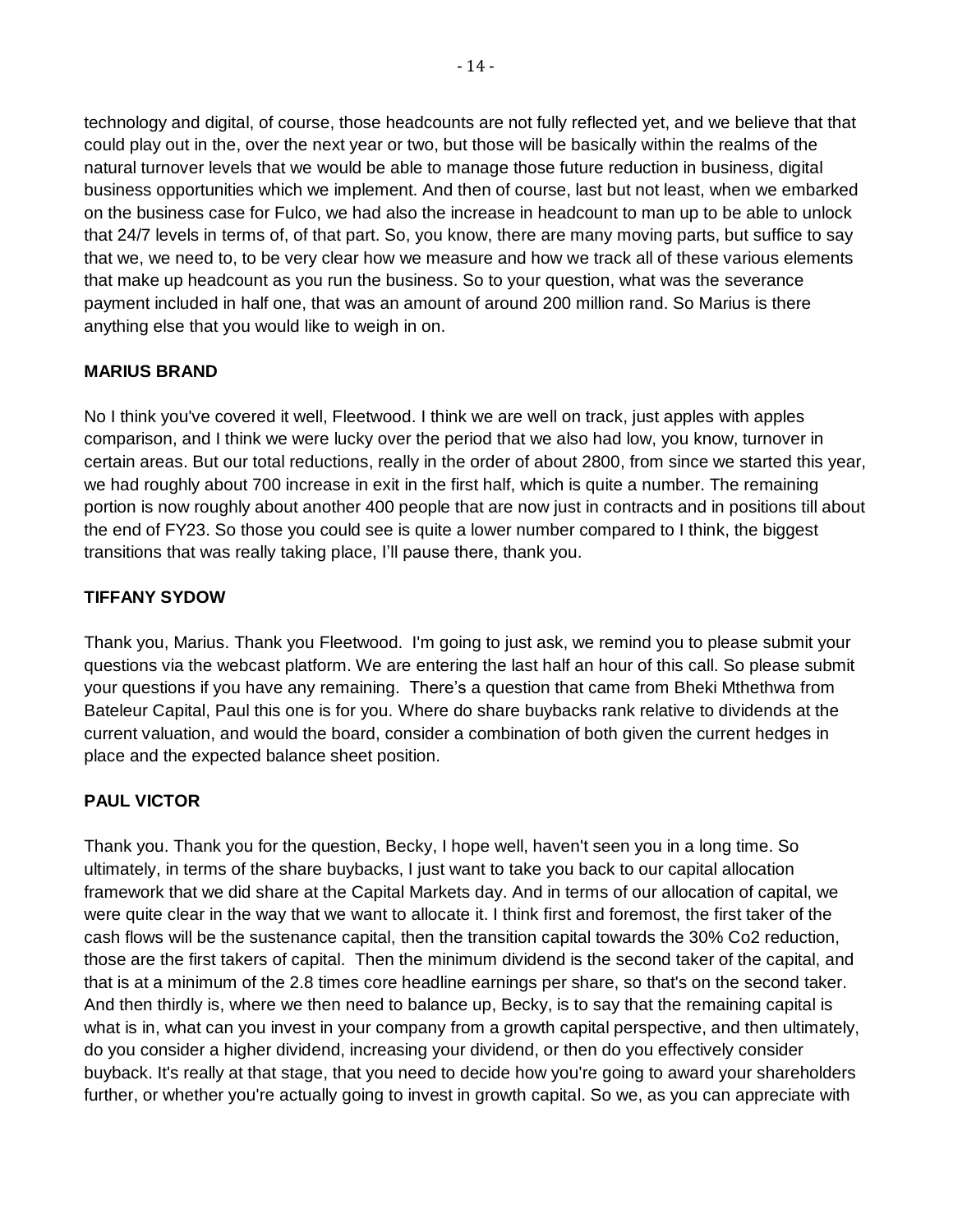our future ambitions, in terms of green hydrogen, and the investments required there, versus a higher dividend, versus share buyback, we're still in the throes of evaluating those, but just principally from a capital allocation, that's the way that we think in a way that we would weigh up these options. I think what is also quite important is that you cannot save yourself long term into, you know profitability. And although these big programs that we have to improve the effectiveness and efficiency of the business will only take us as for, there is an element of reinvestment required in the business as well, obviously, at the market related, you know, return rates. And I think we need to kind of be alive to those when we look at capital allocation relative to share buybacks, but investing in projects that will destroy value doesn't make sense either. So I think those are the competing forces before you make a decision on share buybacks and investment. Hopefully in future we can do all of those, but if you are limited on capital, this is the way that we think about it principally.

# **TIFFANY SYDOW**

Thank you, Paul. I think we have one more question coming through, just checking the question logs, from Adrian Hammond at SPG. Do you expect Synfuels to return to normal volumes in FY 23, i.e. the 7.6 to 7.8 million tons? If Sapref shuts down, what are the implications for Natref and Synfuel.

## **FLEETWOOD GROBER**

Ja, I think Adrian that's a very important question that you ask. And so you have to take into account that we have to deliver the guidance that we've indicated, of course we will not start at the baseline, to which we indicated in December, but the results of Fulco, the results of the remediation and business recovery program, all of that are now being taken into account. As you know, we are now in our budget cycle for FY23, and I think it is premature to give you now an expectation or guidance in terms of what that volume will be and what is normal, and how do we see all of that. So, I would rather ask that you bear with us, that we give you a firm update of the volume guidance as we conclude this budget cycle. And therefore, in August, we will provide that level of detail, and we will also give you the rationale of that number that we will put forward. So, give us a bit of time to just work through this next six months, complete our budget cycle and we will deal with that in terms of the outcome. So your question with respect to, you know, what will happen if Sapref shuts down in terms of the supply, etc., and I think it is clear, we have a very, you know, clear commercial, wholesale, as well as retail channels that we will sell into, those areas are well covered through agreements, commercial agreements, that we have. And I do think, you know, that, that will have to play out on a commercial terms. So I think what we foresee is that, we would definitely not now just follow suit, we are invested in Synfuels, we are invested in South Africa, and therefore, our plans does not include, to not do any refining of fuels in South Africa. To the contrary, I think we have got a good opportunity to supply the volumes from our Secunda operations at ratable clean fuel quality, as well as quantity. And as I say Natref is premature to give you any answer, you will have to bear us out to August, and we will give you the outcome then. So I think that is, that's where we are. And then I see there's another question from Gerhard, are you still assessing the coal volume recovery and ramp up. How confident are you that Synfuels will be producing at the optimal level in FY23? So, our guidance for the 6.7 to 6.8 at this stage are tracking well, and Gerhard, as I mentioned we have to bring in all of the lenses with respect to our Fulco, our purchase, coal, our economic blend out of sources, and then say okay, what is the optimal processing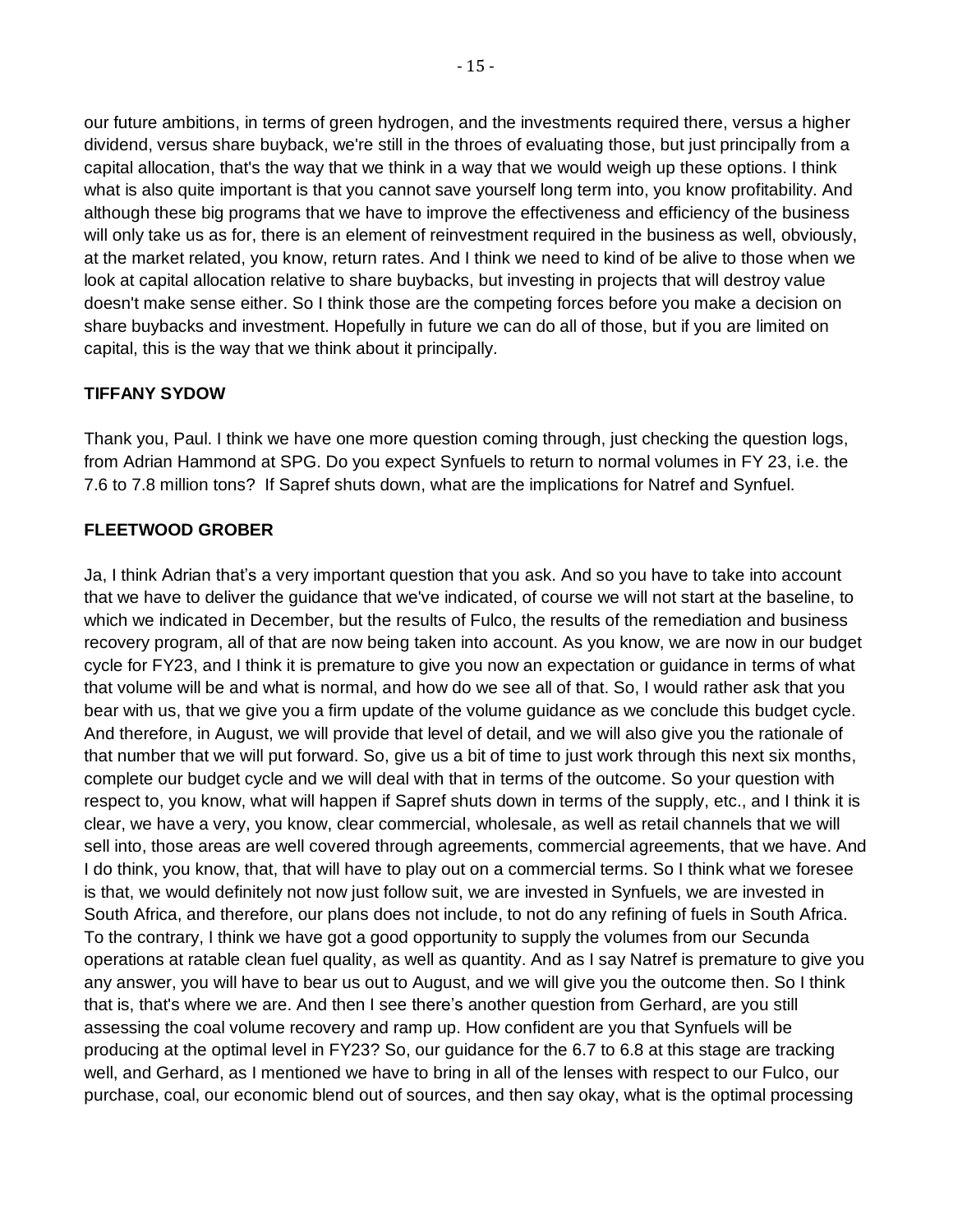capacity in Secunda. What is clear is that even at a coal price level of R500 a ton, it still makes sense to rather send it to Synfuels for processing then to throttle Synfuels on that price level of coal. So, I think, you know, we will take that also into account, and to see how we can optimise the total output out of the value chain rather than to focus only on one area mining or Synfuels. We have to look at the value chain in the maximised value out of that with all the levers that we've got at our disposal, and the results of how we deliver Fulco over the next period.

#### **TIFFANY SYDOW**

Thank you Fleetwood. Thanks Gerhard for the additional question. Moving back to the financial results, I think we've got another question for Paul from Sashank Lanka at Bank of America. EBITDA generation for first half was still driven mainly by SA, accounting for about 80%, how should we look at this contribution once all the US asset ramp ups and operations get back to normal, and two, is there an update on carbon tax.

## **PAUL VICTOR**

Hi Shashank, hope you're also keeping well, and hopefully to see you also in face to face over the course of the next couple of days. Ja, 100%, when oil prices were, so, you know, so elevate, or are so elevated as we see currently, we know that our South African value chain will shine relative to the other assets, just because of the, you know, the feedstock advantage that we have in South Africa. So oil prices at these elevated levels will always make sure, and ensure, that the South African value chain relative to the rest of the assets, are at these levels. But if one focus on where we are with the US, the US generated that 3.8 billion rand, or shall I say 220 US million dollars, for our 75% portion of the assets in the US, which is a significant step, and tremendous effort by the team, it puts us very close to that 500 million dollar run rate on a EBITDA level over a year. And the plants are still ramping up, and that's despite having the turnarounds. So, we are very much moving towards that \$700 to \$900 million of EBITDA run rate, as we communicated to you at the Capital Markets day. And at those levels, the contribution of the US with Europe will obviously make as much significant contribution relative to the asset portfolio. So ultimately, if oil prices, you know, kind of normalised more towards the \$60, \$70 level, let's take that as an assumption, then we do very much see that the US and Europe can contribute as much as 35% to the group's overall profitability. We had to adjust that as a result of the fact that we did sell down a portion of the asset to LYB. And if we take that into account at those assumptions, you will definitely see a much larger contribution of our international chemicals, businesses to the overall, you know, earnings contribution of the business. On the carbon tax side, we still very much engaging quite heavily with, you know, with, through the industry with Treasury, there's definitely a willingness to listen and to anticipate how carbon tax can be interpreted in terms of the carbon budgets in South Africa. So we are also quite eager to see what the, you know, the delivery in the budget speech will be in the next couple of days. And hopefully that will provide more clarity when the Minister of Finance speaks to the nation about carbon tax and its future. So, I don't want to preempt that, I think over the next couple of days, hopefully we'll get much more clarity on this specific aspect in terms of our business.